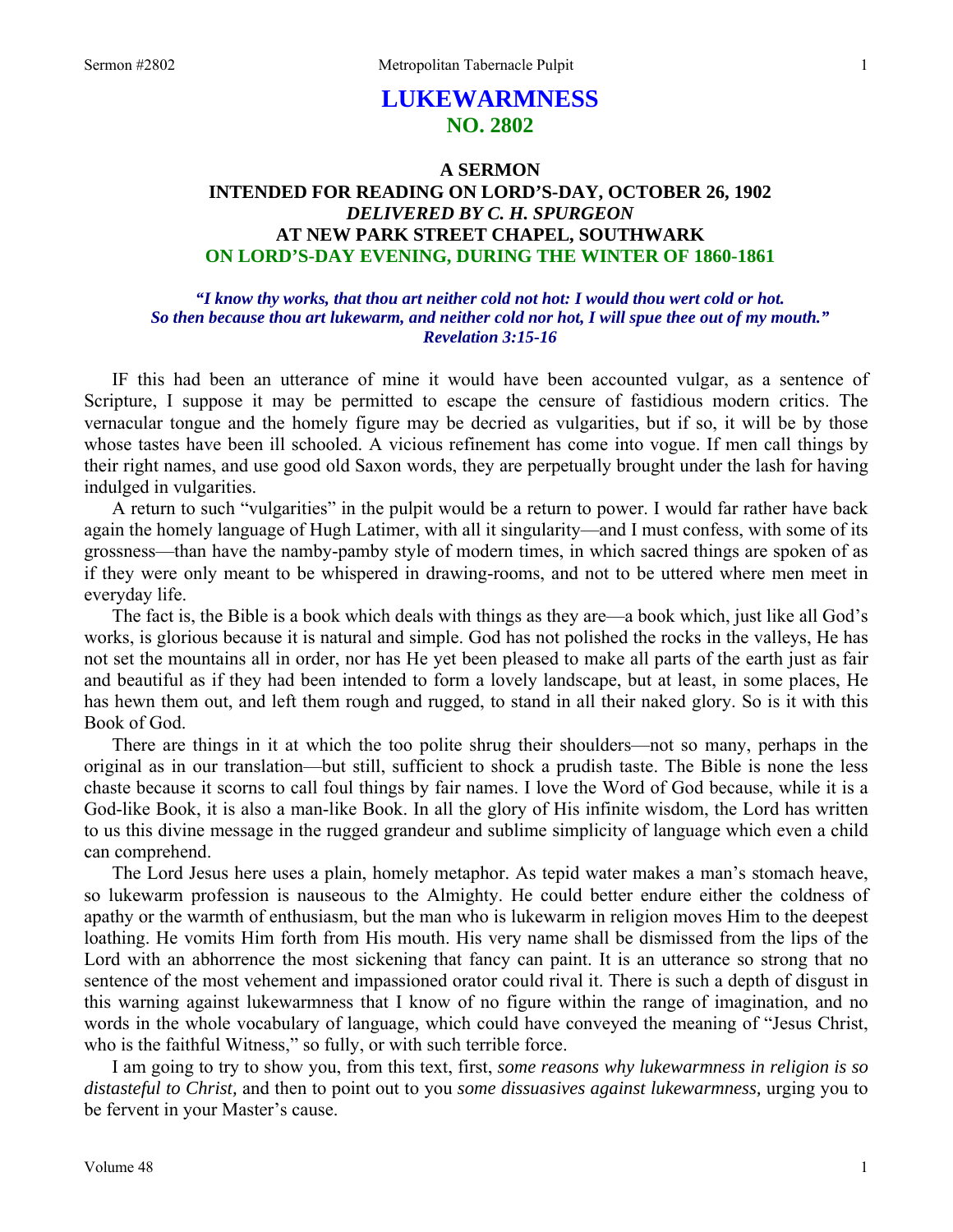**I.** First, then, 1 am to give you SOME REASONS WHY LUKEWARM RELIGION IS SO DISTASTEFUL TO THE LORD JESUS CHRIST.

And first, let me say that it is so *because it is a direct insult to the Lord Jesus Christ.* If I boldly say that I do not believe what He teaches, I have given Him the lie. But if I say to Him, "I believe what you teach, but I do not think it of sufficient importance for me to disturb myself much about it," I do, in fact, more willfully resist His Word, I as much as say to Him, "If it be true, yet is it a thing which I so despise, and consider so contemptible, that I will not give my heart to it."

Did Jesus Christ think salvation of such importance that He must needs come from heaven to earth to work it out? Did He think the Gospel, which He preached, so worthy to be made known that He must needs spend His life in proclaiming it? Did He think the redemption, which He wrought out, to be so invaluable that He must needs shed His own precious blood in order to complete it? Then, surely, He was in earnest, so, if I profess to believe the truths that He taught, and yet am indifferent, do I not insult Christ by seeming to insinuate that there was no need for Him to be in such dead earnest—that, in fact, He laid these things too deeply to heart?

His intense zeal was not on His own account, but on behalf of others, and according to all reason, those who are the interested parties, for whom Christ's solemn engagements were undertaken, should be even more earnest than He Himself was, if that could be possible. Yet instead of that being the case, here is Christ in earnest, and we—too many of us—are lukewarm, "neither cold nor hot," This lukewarmness does not merely seem to give God the lie, it does not merely appear to censure Christ, but it does, as it were, tell Him that the things, which He thought were so valuable, are of no worth in our esteem, and so it does insult Him to His face.

O my brethren and sisters, have you ever really thought what an insult it is to God when we come before Him with lukewarm prayers? There stands the heavenly mercy-seat, the road to it is sprinkled with the precious blood of Jesus, yet we come to it with hearts that are cold, or we approach it leaving our hearts behind us. We kneel in the attitude of prayer, yet we do not pray. We prattle out certain words, we express thoughts which are not our real desires, we feign wants that we do not feel.

Do we not thus degrade the mercy-seat? We make it, as it were, a common lounging-place, rather than an awful wrestling-place, once besprinkled with blood, and often to be besprinkled with the sweat of our fervent supplication. When we come to the house of God, to which Jesus Christ hath invited us as to the banqueting house full of rich provisions, do we not come up, full often, just as we go to our shops—nay, not with so much earnestness as we take with us to the Exchange or to the counting-house?

What do we thus seem to say but that God's house is a common place, that the provision thereof is but ordinary food, and that the solemn engagements of God's sanctuary are but everyday things, not worthy of the zeal and energy of a sensible man, but only meet to be attended to with lukewarmness of spirit. I think, if I were to pause longer here, I could prove to you that I went not too far when I said that lukewarmness is an insult to God. It insults Him in all that is dear to Him by casting a disparagement upon everything which He would have us to believe to be precious.

*Does the Lord Jesus deserve such treatment at our hands?* May He not well say to us, if we are lukewarm, "I would thou wert cold or hot"? O Jesus, your heart was full of love to those in whom there was nothing lovely! You did leave the glories of Your Father's house, though there was no necessity for You to do so, save the divine necessity which was found in Your own heart, for You did love Your church so much that You did become bone of her bone and flesh of her flesh. You did fight her enemies, You didst rescue her out of the hand of him who was stronger than she was, You did pour out Your life's blood as the ransom price for her redemption. Your pangs were grievous, Your sufferings were bitter, Your anguish was extreme. I look up to Your thorn-crowned brow, I gaze into Your marred face, and see those eyes red with weeping, and those emaciated cheeks, and I say, "O Jesus, You are worthy of the best place in the human heart! You ought to be loved as never one was loved before. If there be flames of love to You in my heart, let them burn like coals of juniper, and let them be fanned to a most vehement heat." Oh, if it is possible for us ever to feel warm emotions, we ought to feel it here!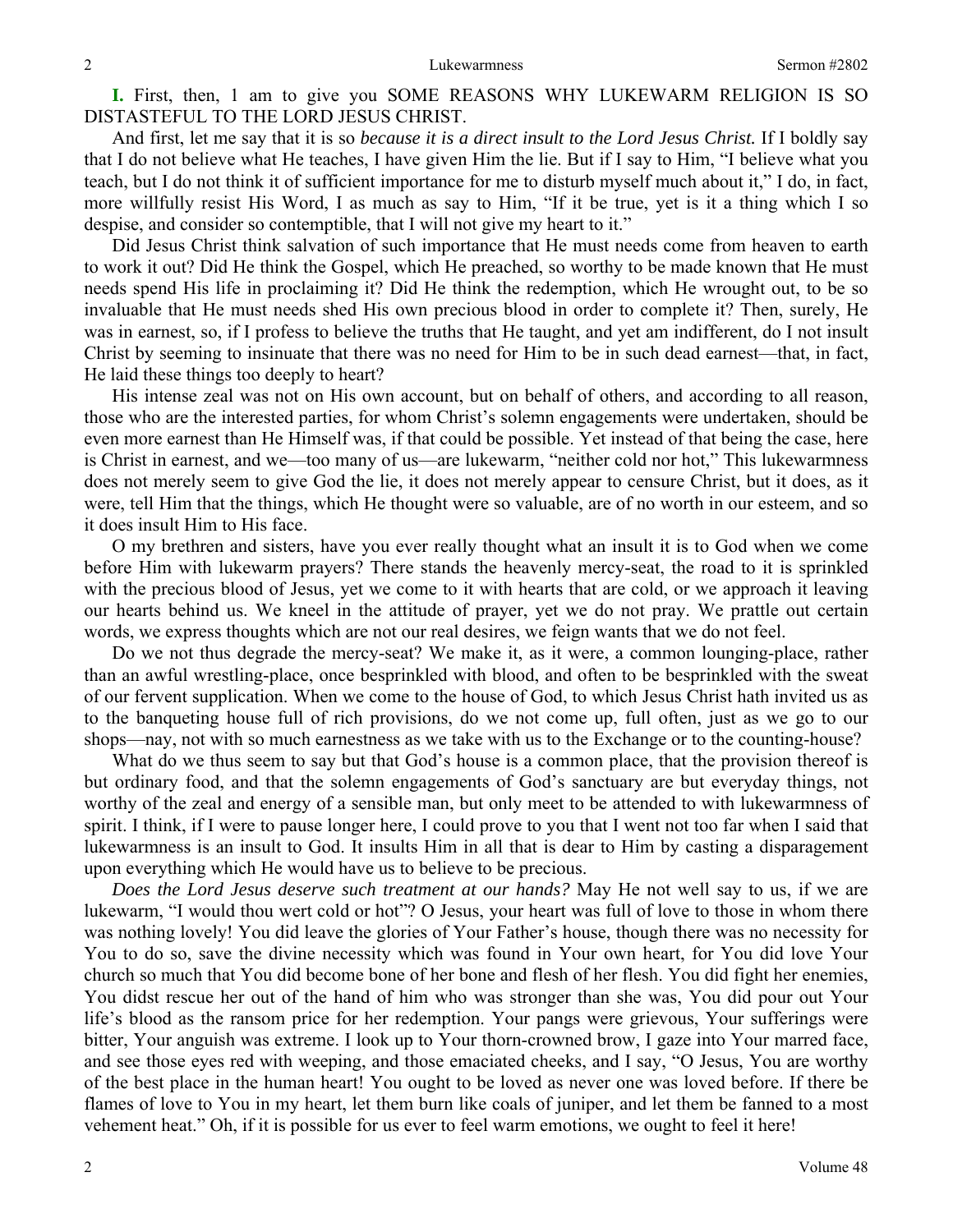Is it not a sad thing that, after all Christ's love to us, we should repay it with lukewarm love to him? Which would you rather have—lukewarm love or positive hatred? Perhaps you have but little choice with regard to most people, but were it one very dear to you—the partner of your life, for instance lukewarm love would be no love at all. What but misery could there be in a family where there was only lukewarm love? Is a father contented with half-hearted affection from His children? In those relationships, we give all our heart, but with regard to Christ, who has a far greater claim on us than husband, or father, or mother, or brother, how is it that we dare to offer him a distant bow, a cool recognition, a chill, inconstant, wavering heart? Let it be so no longer, beloved.

O my brethren, I conjure you, by His agony and bloody sweat, by His cross and passion, by all the pangs that went through His sacred body, and by the deeper anguish of His inmost soul, I beseech you, either love Him or hate Him, either drive Him from the door of your heart, and let Him know that you are not His friend, or else give Him, a whole heart full of affection, almost ready to burst with the fervor of your love toward Him!

But though these two things—insult and ingratitude to Christ—would be quite sufficient to justify the strong expressions in our text, let me remind you, further, that *the lukewarm professor compromises God, in the eyes of the world, by all that he does and says.* If a man be an infidel, openly profane, known to have no connection with Christ and His cause, let him do what he may, he brings no scandal on the Savior's name. He has no fear of God before his eyes, he is in open enmity against the Most High, and therefore, though he is rebellious and wicked, full of sedition and blasphemy, yet he does not compromise the dignity of God.

But when the lukewarm professor of Christianity goes forth before ungodly men, they say, "This man pretends to be a child of God, he professes to have been washed in the blood of Christ, he stands before us, and challenges our observation as one who declares that he is a new creature in Christ Jesus. He tells us that he is the workmanship of the Holy Ghost, that he has been begotten again unto a lively hope by the resurrection of Jesus Christ from the dead."

Now, whatever that man does, the world considers his acts to be those of a new creature in Christ Jesus—to be, in fact, acts inspired by God's Spirit within him. The world does not make distinctions, as we do, between the old Adam and the new. Their reason does not endorse our beliefs, true though they are, concerning the old and the new natures. Men of the world look at us as a whole, and if they see anything wrong in our principles or practice, they set it down at once to the account of our religion, and charge it with in consistency.

Now, lukewarm professor, what do worldlings see in you? They see a man, who says he is going to heaven, but who is only travelling at a snail's pace. He professes to believe that there is a hell, yet he has tearless eyes, and never seeks to snatch souls from going down into the pit. They see before them one who has to deal with eternal realities, yet he is but half awake, one who professes to have passed through a transformation so mysterious and wonderful that there must be, if it is true, a vast change in the outward life as the result of it, yet they see him as much like themselves as can be. He may be morally consistent in his general behavior, but they see no energy in his religious character.

When they hear a solemn, stirring sermon concerning the wrath of God, they say, "It is all very well for the minister to appeal to our emotions, but what does it matter? The people, who constantly hear him, are not in earnest, the *saints*, who profess to believe what he says, trifle over it, and are, no doubt, in their hearts, as incredulous as we are ourselves." Let the minister be as earnest as ever he may, the lukewarmness of professors to a large extent neutralizes any effect which his ministry produces, because the world will judge the church, not so much by the pulpit as by the pew.

Worldlings say, by their conduct, if not in so many words, "There is no need for us to make any stir about religion, these 'saints' take it remarkably easy, yet they think all will be well, we do quite as much as they do. They seem to think that, after all, it would be fanaticism to look upon the things that they hear from the preacher as facts, they do not act as if they were realities, and so," say they, "doubtless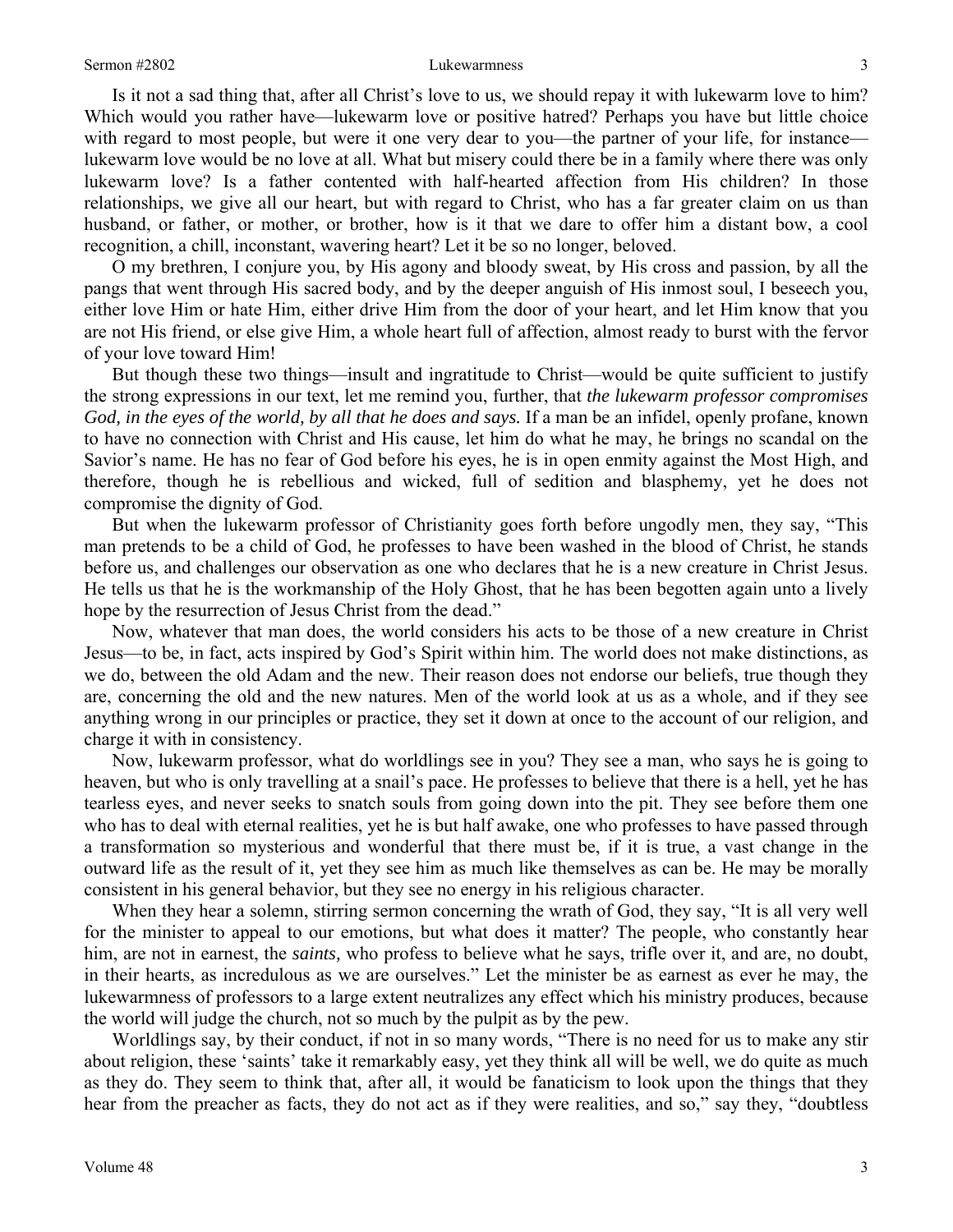they are not realities, and as one form of religion is as good as another, and there is nothing of value in any one of them, we see no reason why we should have any religion at all."

Thus, the careless worldling is lulled to sleep by the lukewarm professor, who, in this respect, acts the part of the siren to the sinner, playing sweet music in his ears, and even helping to lure him to the rocks where he will be destroyed. This is a solemn matter, beloved. In this way, great damage is done to the cause of truth, and God's name and God's honor are compromised by inconsistent professors. I pray you either to give up your profession, or to be true to it.

If you really are God's people, then serve Him with all your might, but if Baal be your god, then serve him. If the flesh be worth pleasing, then serve the flesh, but if God be Lord paramount, then cleave to Him. Oh, I beseech and entreat you, as you love your own souls, do not play fast and loose with godliness! Either let it alone, or else let it saturate you through and through. Either possess it, or cease to profess it. The great curse of the church—that which brings more dishonor upon the Lord than all the ribald jests of scoffing atheists—is the lukewarmness of its members. Well may He say to His lukewarm church, as He does in our text, "I will spue thee out of my mouth."

Yet once more, notice that, *wherever there is lukewarmness in religious matters, it is out of place*. There is no spot, near to the throne of God, where lukewarmness could stand in a seemly position. Take the pulpit, for instance. Ah, my brethren, of all spots in the world, if lukewarmness comes here, then is the preacher indeed undone! He should be, of all men, the most in earnest who undertakes the charge of souls, for he has that solemn charge ringing in his ears, "I have set thee a watchman unto the house of Israel; therefore thou shalt hear the word at my mouth, and warn them from me. When I say unto the wicked, O wicked man, thou shalt surely die; if thou dost not speak to warn the wicked from his way, that wicked man shall die in his iniquity; but his blood will I require at thine hand." They who have to deal with hardhearted sinners—they who have to preach unpalatable truths—surely *they* should not make men's hearts harder, and the truth more unpalatable, by uttering it in a half-hearted manner.

It will go hard with the man who has exercised his ministry with indifference. "If," said one of old, "there be a man who finds the ministry an easy place, he will find it a hard matter, at the last, to give in his account before God."

If, my brethren, there should be any professed ministers of Christ, who never know what it is to travail in birth for souls, if there be men who take up the ministry merely as a profession, and exercise it as they might do in any secular calling, if they preach merely as a matter of routine, or because they consider it is a pleasant occupation, it would have been better for them if they had never been born. Far better would it have been for them to have broken stones by the wayside than to have been preaching the Gospel, and leaving their hearts out of their sermon, yea, I know not whether it would not have been better to have been a devil in hell than to have been a minister in the pulpit without his heart in his work.

Baxter's "Reformed Pastor" stirs my very soul whenever I read its glowing periods—those fiery thunderbolts which he hurls at the heads of idle shepherds and lazy ministers. I have read nearly the whole book through to those who are studying for the ministry in connection with this church, and often have I seen the tears start from their eyes while listening to the burning language of that fervent preacher and writer. Every time I have read a chapter in that book, I have felt that, the next Sabbath, I could preach—I must preach—with greater earnestness after reading the solemn words of that mightiest of ministers, Richard Baxter.

Ah, beloved, we need to have more of that earnestness in the pulpit! What though my young brethren should study less and be more earnest? Rather let them study a much as ever they can, but oh! if the Holy Spirit will but shed His sacred fire upon the dry fuel of their studies, how much more will be accomplished for the kingdom of Christ than is done now! So you see, dear friends, that lukewarmness is out of place in the pulpit.

So it is, my brethren and sisters, in the Sunday school, with the tract distributor, and even with the private Christian, the humble attendant upon the means of grace. Everywhere, lukewarmness in religion is to be loathed and abandoned, for it is a gross and glaring inconsistency. I would not have you go, with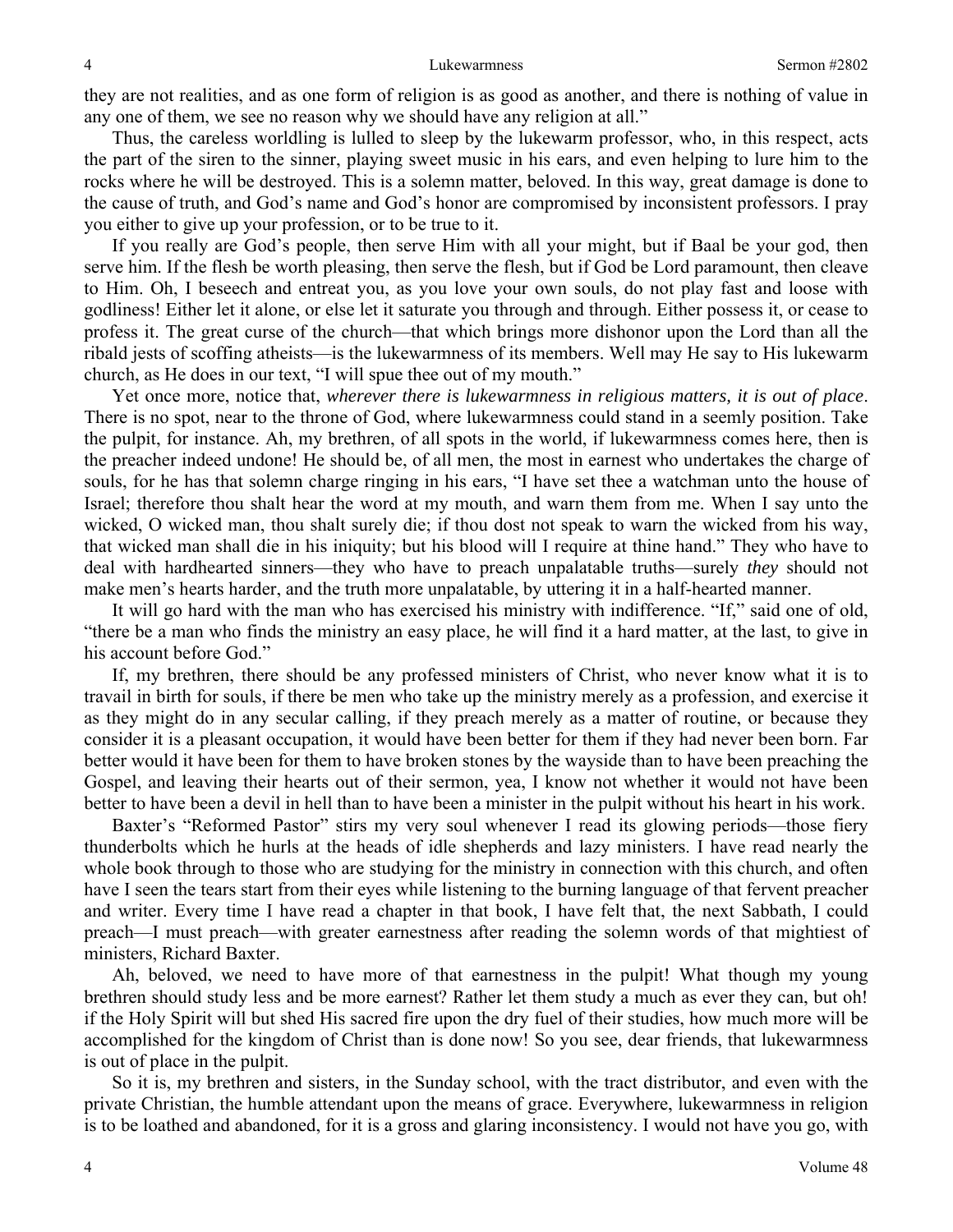#### Sermon #2802 **Sermon #2802** Lukewarmness 5

a lukewarm heart, even to distribute tracts. I would not have you dare to visit the sick unless your heart is filled with love to Christ. Either do such work well, or do not do it at all. Either put your heart into the work, or let someone else do it.

We have had too many men of straw filling up our ranks, we have had too many automatons going forth to fight our battles. We have counted our legions and said, "A brave host they will be," but if our army is sifted, if our ranks are thinned, we shall probably find that fewer true soldiers of the cross will accomplish more if they are not impeded in their onward march by the mixed multitude of those who pretend to join the army of the living God.

I hope that lukewarm professors will find themselves thoroughly out of place amongst us, I do not think they could long be happy here. There are so many brethren here with a red-hot spirit that they would soon get burned and they would say "This is not the spot for us." If you, lukewarm professors, come amongst us, you will be asked to do fifty things, and you will be teased till you do them, for the good people here will not be content unless you do all that you can, and they will probably want you to do two or three times more than you can. I am sure that, in all places where God has sent warm-hearted men to preach the Gospel, you will find yourselves extremely uncomfortable if you want to be lukewarm.

I certainly could tell you of some chapels where you could take your seat, and where you would be greatly needed for the support of the ministry. The minister would never wake you, I daresay, if you paid an extra half-crown a quarter, he would let you sleep on as long as you liked. If you did not join the church, nobody would ever think of asking you whether you were a member or not. In our fashionable churches, of course, people do not speak to one another, that would be quite beneath their assumed dignity. No man would dare, in such a place as that, to turn to his neighbor and say, "Are you a child of God?"

Well, if you mean to be lukewarm, go to one of those places, but do not stay here, lest we should worry you by our importunities. I question whether anybody would come here for a few Sundays, without some brother walking up to him, and asking him whether he was a follower of Christ or not, and the question would be repeated, by one or another, until he came to some decision concerning his soul.

**II.** Now I will turn to the second part of my subject, in which I am to give you SOME DISSUASIVES AGAINST LUKEWARMNESS. I have exposed its evils now let me try to dissuade you from it.

Let me remind you that, *as Christians, you have to do with solemn realities*. You have to do with death, with eternity, with heaven, with hell, with Christ, with Satan, with souls that must live forever, can you deal with these things in a cold spirit? If you can deal thus with them successfully, it will be one of the greatest marvels in the world, for these things demand the whole man. If but to praise God requires that we call up all the powers of our soul, how much more is needed to serve God, and to serve Him, not in the hewing of wood and the drawing of water, but in the winning of souls, in preaching His Gospel, in propagating His cause, and extending His kingdom. Here, my brethren, are stern and solemn things for us to deal with, and they must not be touched by any but those who come warm-heartedly to deal with them.

Remember, too, that these were very solemn things with you once. Perhaps you have been converted ten or twenty years, yet can it be that these truths now fall lightly upon your ear and excite but little emotion? There was a time when it needed little to make you earnest, you were, then—

### *"Laden with guilt, and full of fears."*

Your groans were deep, you could not sleep at night, you were laboring under such a heavy burden that it seemed to crush your soul all but into the lowest hell. Then, you prayed in earnest, and you sought God in earnest. Oh, how you used, in those days, to long to be able even to stand in the aisle, if you could but hear the Word! Though the distance you had to come was great, and the pressure of the crowd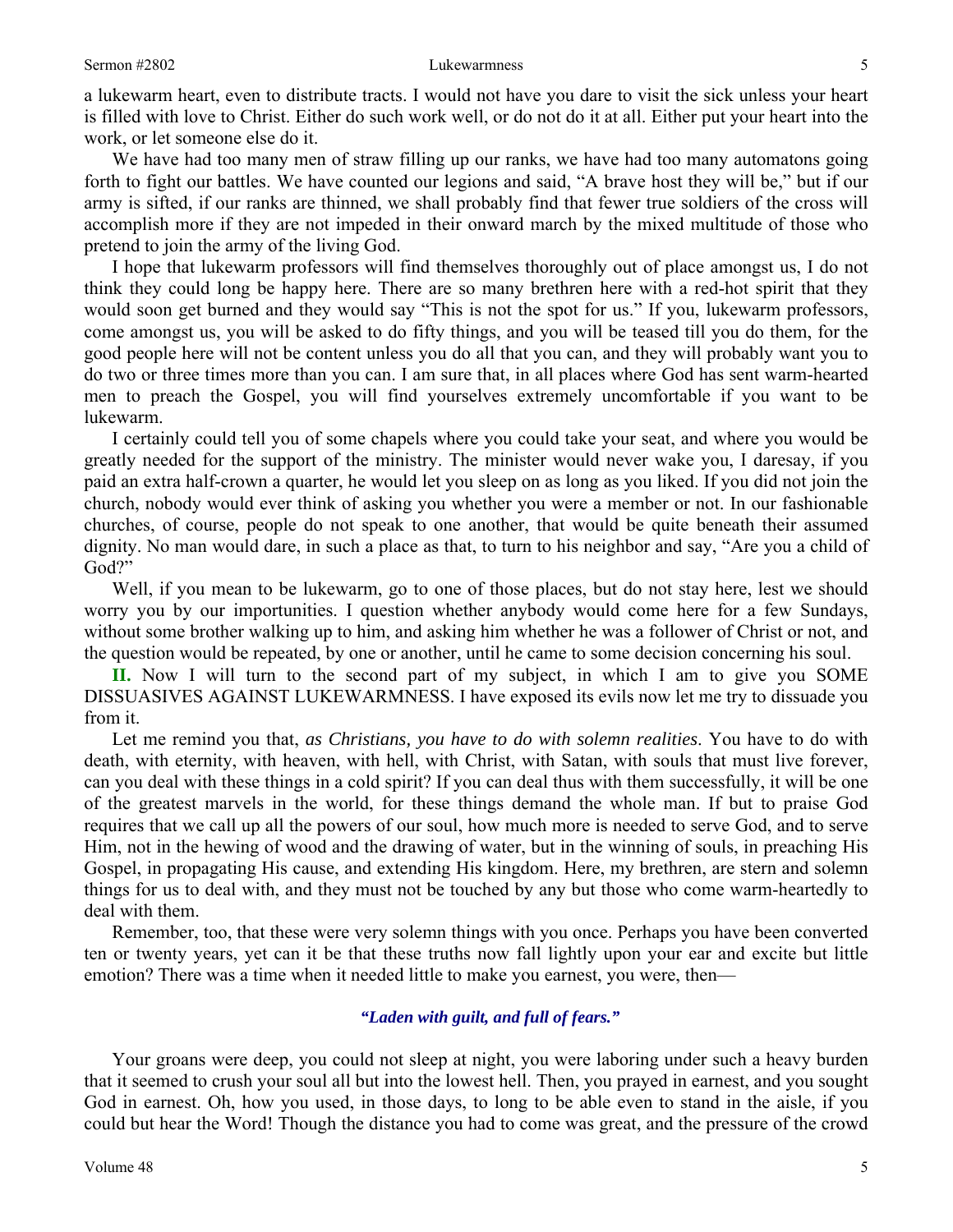to enter the house of prayer was inconvenient, and though you were almost ready to faint sometimes before the sermon was finished, you bore up through an insatiable desire to listen to the Gospel message which might be the means of your salvation. Do you not remember how, at that time, you thought every unsaved person was a fool, and especially thought that you yourself were a fool for having so long left these great realities untouched, and almost unthought of, while the trifles of a day were engrossing all your thoughts?

Oh, then, I conjure you, by those days long gone by, think as earnestly now of those things as you did then! Let your past experience be the standard of your present zeal. You ought to have advanced beyond that, but if you have not, be patient enough to go back, and begin again where you began before, be humble enough to ask God to revive the sincerity of your penitence, the reality of your grace, the eagerness of your desires, and the flaming passion of your heart.

And remember, further, that *there have been times with you, when these things did seem worthy of a warm heart.* Perhaps you recollect when a child out of your Sunday school class died, and then you thought, "Oh, that I had taught that child more earnestly, and prayed over it with all my heart!" Possibly, when your own child died you cried, "O Absalom, my son, my son!" and the thought wounded you to the quick, that you had not taught that child as you might have done, and that you had not wrestled with God in prayer for that child's soul as you ought to have done.

Have not I also had to think like this when I have buried some of your kinsfolk or acquaintances? As I have looked down into the grave of some unconverted hearer, the tears have streamed from my eyes, and afterwards, I have awoke at night with some solemn and terrible dream embodying this black thought—"Have I been faithful to that soul? Have I dealt with that spirit, now departed, as I would deal with it if I had another opportunity of preaching to it?" Sometimes, I feel that I can even say with the apostle Paul, "I take you to record this day, that I am pure from the blood of all men. For I have not shunned to declare unto you all the counsel of God."

But there are other seasons of awful questioning when I tremble lest, out of so numerous a flock, the loss of even one should be attributed to the shepherd's neglect. Do not some of you remember, when the cholera was so rife, how solemn you thought the things of God to be? And when the fever came into your house, and one after another died, you thought there was nothing worth living for but to be prepared to die, and that your whole business from that time, should be to seek to warn others, lest they should perish, and go to the dread place of torment.

Let me remind you, also, that *the day is coming when you will think these things worthy of your whole heart.* When you and I shall be stretched upon our dying beds, I think we shall have to regret, above everything else, our coldness of heart. Among the many sins which we must then confess, and which, I trust, we shall then know were pardoned, and "laid upon the Scapegoat's head of old," perhaps this will lie the heaviest upon our heart and conscience, "I did not live as I ought to have done, I was not as earnest in my Lord's cause as I should have been."

Then will our cold sermons, like sheeted ghosts, march before our eyes in dread array. Then will our neglected days start up, each one seeming to wave its hair as though it were one of the seven furies, and to look right into our hearts, and make our very blood curdle in our veins. Then will our Sunday school classes appear again before us, and those who taught us to teach others will come, and reprove us for having despised their training, and not having profited by that holy instruction which we received when we were set apart for God's cause, and were first trained to serve in His great army.

We may reckon these things of small importance now, but when we lie on the borders of eternity, we shall think them worth living for, and worth dying a thousand deaths for. I believe that, then, some of those truths which we have kept back, and those ordinances which we have neglected, and those precepts which we have despised, will seem to grow into an awful mass, too heavy for your soul to endure, just as, sometimes, in a dream, a mountain appears to rise from a single grain of sand, and to swell, and swell, and swell, till its stupendous weight seems to oppress your brain, and to crush the very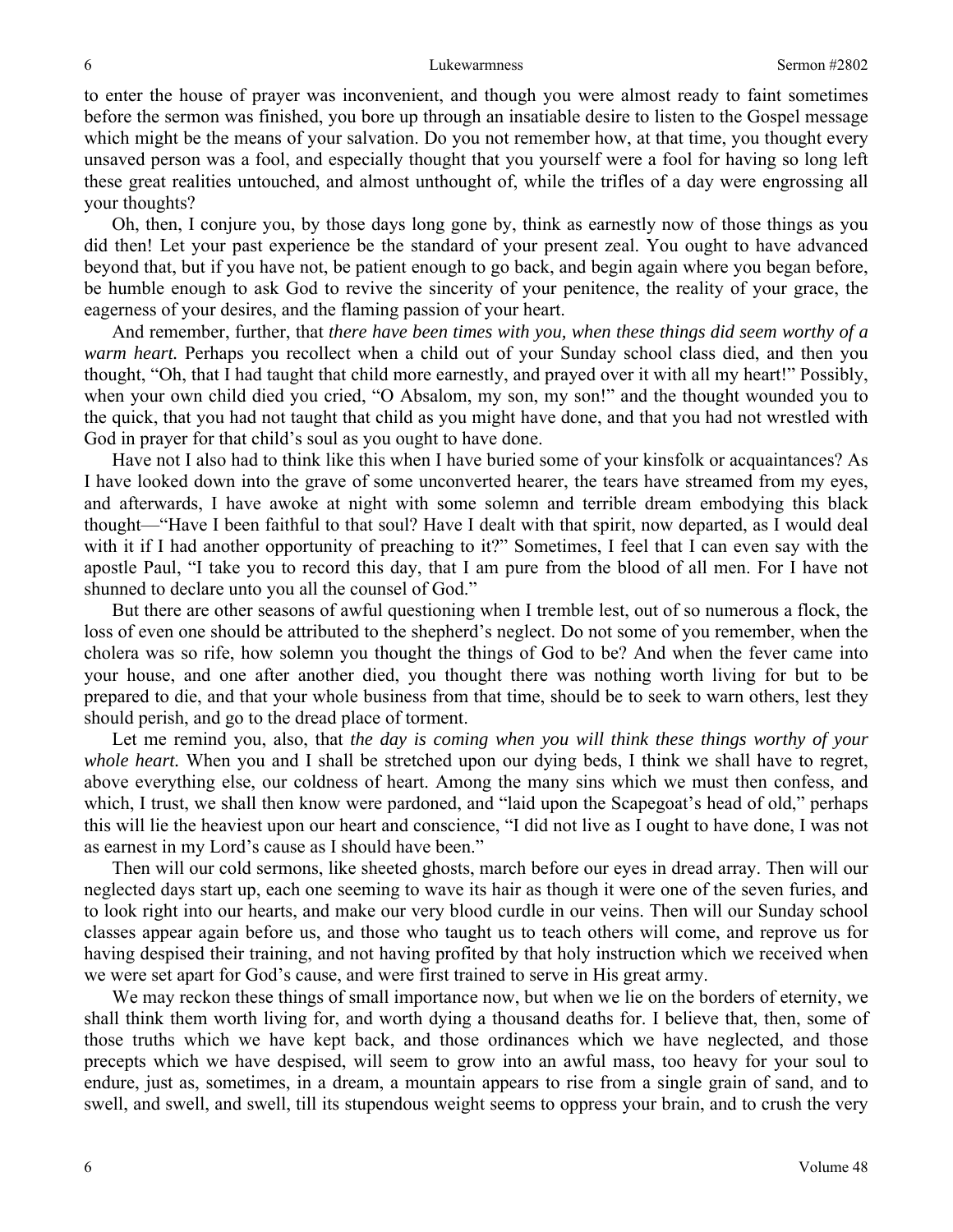life out of you. If you have lived lukewarmly, the things of God will then, even though you be a child of His, darken your dying hour, and weigh down your spirit with a fearful load of sad reflections.

Ay, and there will come a time when the things of God will seem yet more real than even on our dying bed, that will be *when we stand at the bar of God*. Am I prepared to stand there with a ministry half discharged? What shall I do if I have to give account before God for sermons preached without my heart being put into them? How shall I appear before my Maker if I have ever kept back anything which I thought might have been useful to you, if I have shunned to rebuke any of you when I ought to have done so, if I have not warned you faithfully, and loved you tenderly, even as my own soul, and sought to woo you to the Savior? How can I give in my account, as a steward of the Lord, if I have only served Him half-heartedly? O God, grant, I beseech thee, that notwithstanding a thousand infirmities, thy servant may ever be free from that great sin of being lukewarm in thy cause!

And what think you, sirs, will you do, as professed followers of Christ, if you have been lukewarm professors, if you have had a name to live, and yet have been dead, or if you have been only half alive, with all your energies paralyzed? Ah, sirs! Ah, sirs! I would not, for all the world, live as some of you are living—just observing some of the externals of godliness without the vital power thereof, giving Christ a little of your substance just for a mere show, offering him a little of your time just to pacify your conscience, taking His name upon you to hide your own defects, but still a stranger to His grace unconsecrated, undevoted—not yielding yourself wholly to Him, but still living to the flesh while pretending to be quickened by the Spirit, with your heart in your business, but no heart in your religion, closely pursuing the world, but following Christ afar off, firmly grasping the world's plough, but only now and then lightly touching Christ's plough, and looking back even as you do so.

O sirs! I tell you, when the earth begins to reel, when the heavens begin to shake, when the stars fall from their places, and begin to dash abroad like men bewildered, you will be bewildered too, your heart, too, shall shake, and your grand hopes totter to destruction, if you have only served Jesus with a lukewarm heart. God give us grace to make our religion *all,* that we may put our whole heart into it, and live it out, and then be prepared to die for it, if need be, and God so please, that we may live to enjoy the results of it in glory everlasting!

I am fearful, full often, in addressing the same congregation, Sabbath after Sabbath, and week after week, now by the space of seven years, lest my voice should grow stale to you, and I can truthfully say that, I would rather cease to preach at all than preach to people to whom my voice had become so familiar that it was only like the ringing of an old bell to which they gave no heed. No, there must be feeling in the congregation as well as earnestness in the preacher, otherwise, let me resign my commission.

I pray God, if I am spared to minister to you, year after year, and you are spared to sit in the pew to hear the Word, that there may be earnestness in you, and earnestness in me, that we may never come down to the dead level of some of the churches of which I spoke a little while ago—as you may think, in a spirit of censure, but as God knows, in a spirit of loving faithfulness—old churches that have come to be like pools without outlets, covered over with the sickly duckweed of respectability.

Stagnation in a church is the devil's delight. I do not think he cares how many Baptist chapels you build, nor how many churches you open, if you have only lukewarm preachers and people in them. He cares not for your armies if your soldiers will but sleep, nor for your guns if they are not loaded. "Let them build as much as they like," says he, "for those buildings are not the batteries that shake the gates of hell."

What we want is new zeal, fresh energy, more fire, our old Baptist cause has become very slack. The great mass of Baptists appear to be ashamed of their opinions, and many of our ministers say so little about baptism that people forget that there is such an ordinance of Christ. If we have held our tongues concerning baptism, we have that sin lying at our door, for which we shall have to give account, and I trust that we shall not continue in it any longer. If believers' baptism is an ordinance of Christ—and we know that it is—we ought to speak out plainly about it. I recommend our brethren and sisters to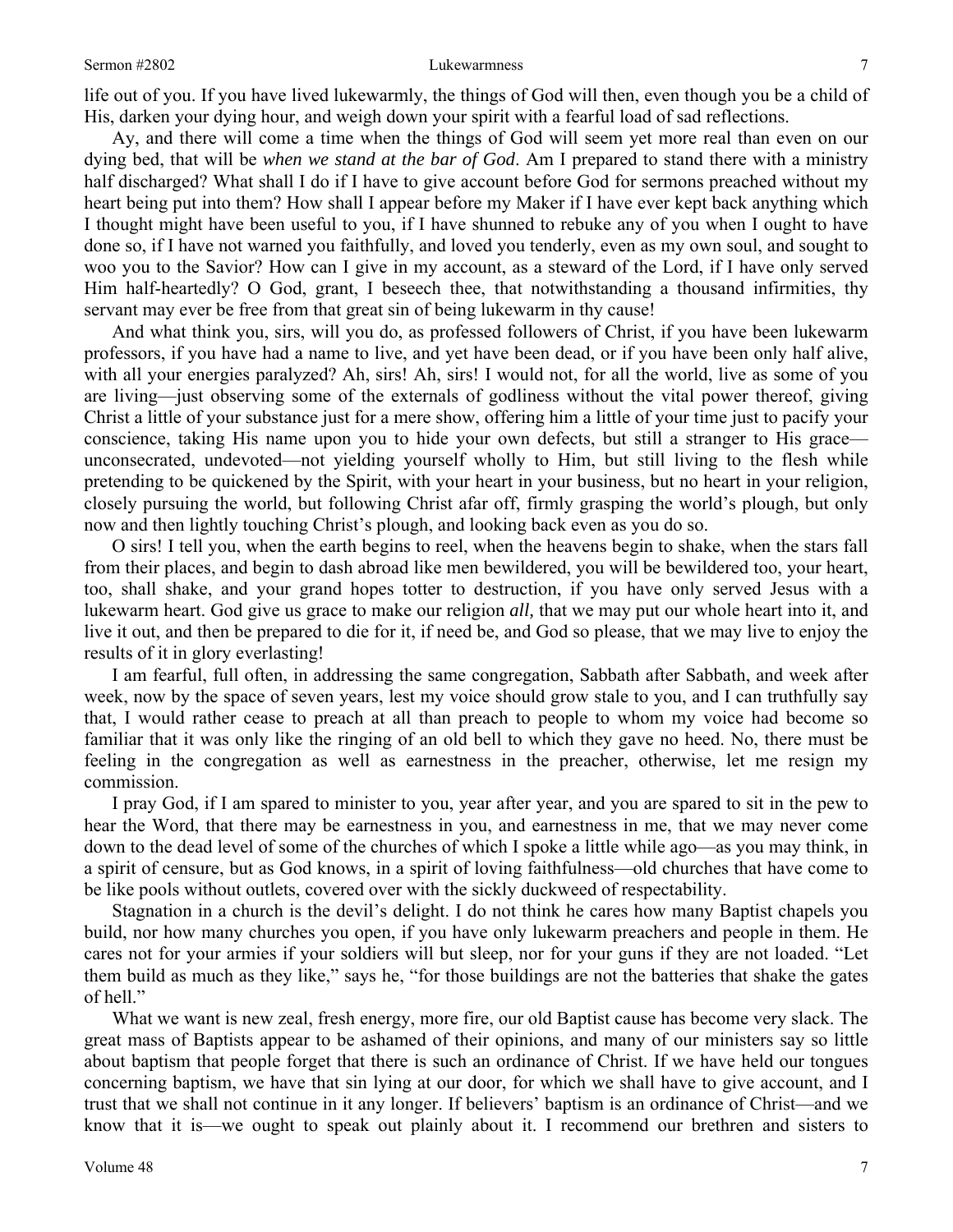distribute tracts upon the subject, as widely as ever they can, and especially, to make known the teaching of the New Testament upon this matter. If Paedo-Baptist ministers will only preach upon it, I need not do so, for that will send some of their people to search the Scriptures, and that is all that we want. If our views are not in accordance with God's Word, let us abandon them, but if they are in harmony with our Lord's teaching, let us not hold our tongues concerning them. We have had too much of this guilty silence, let us boldly proclaim the whole truth, and by terrible things in righteousness, answer Thou, O God! Bring on the clash of arms once again, and let Thy church win the victory! Give the victory to the right and the true, and let all error be trampled underfoot! So be it, O Lord, and unto Thy name be all the glory! Amen.

### **EXPOSITION BY C. H. SPURGEON**

#### *DANIEL 9:1-13*

**Verses 1-2.** *In the first year of Darius the son of Ahasuerus, of the seed of the Medes, which was made king over the realm of the Chaldeans; in the first year of his reign I Daniel understood by books the number of the years, whereof the word of the LORD came to Jeremiah the prophet, that he would accomplish seventy years in the desolations of Jerusalem.* 

And therefore, discovering that the end of the captivity had nearly come, he set himself to plead mightily with God that now He would turn the hand of His love upon the destroyed and desolate city of Jerusalem. Notice that Daniel recollected the exact date when the captivity was to end, and when you and I have had a term put to any trial or chastisement from God, we ought to remember it, and record it among our special memoranda. I am afraid it is not always so.

We do not forget when a great sorrow overtook us, we can, probably, recollect when some dear one died, we remember the very day of the week and month when that happened, but are we equally tenacious of the memory of God's lovingkindness? I am afraid not, yet it should be so. We should be able to write about it as definitely as Daniel did when he said, "In the first year of Darius the son of Ahasuerus, of the seed of the Medes," and then mention the time when we had some peculiarly choice communion with God, or when we were led out in more than usually earnest prayer, or when we had a specially gracious answer from our God.

**3.** *And I set my face unto the Lord God, to seek by prayer and supplications, with fasting, and sackcloth, and ashes:* 

"I set my face unto the Lord God." This expression is full of meaning. When men resolutely set their faces to prayer, bending their whole mind that way, seeking God, with their faces towards Him, not in pretense, but in deep and solemn earnestness, then it is that they succeed with their supplication. Daniel speaks of "prayer and supplications," by which we may understand that he prayed much and prayed often, setting apart a regular and considerable portion of his time for the holy exercise. He was a very busy man, for he was the first of the presidents over the hundred and twenty princes, yet for all that, or because of that, he would have his time for communion with God, and he was wise in so acting, for any portion of our time that is stolen from prayer is also stolen from ourselves. The old saying is true, "Prayer and provender hinder no man's journey."

**4.** *And I prayed unto the LORD my God, and made my confession, and said, O Lord, the great and dreadful God, keeping the covenant and mercy to them that love him, and to them that keep his commandments;* 

You must have noticed how, in prayer, holy men of old were wont to vary the names of God. Here, we find Daniel addressing Him as "the great and dreadful God," but that title was not chosen at haphazard, for the prophet felt that, as Jerusalem had remained so long a desolation, the terrible aspect of God's character was more conspicuous even than the tender one, yet he coupled with it that gracious